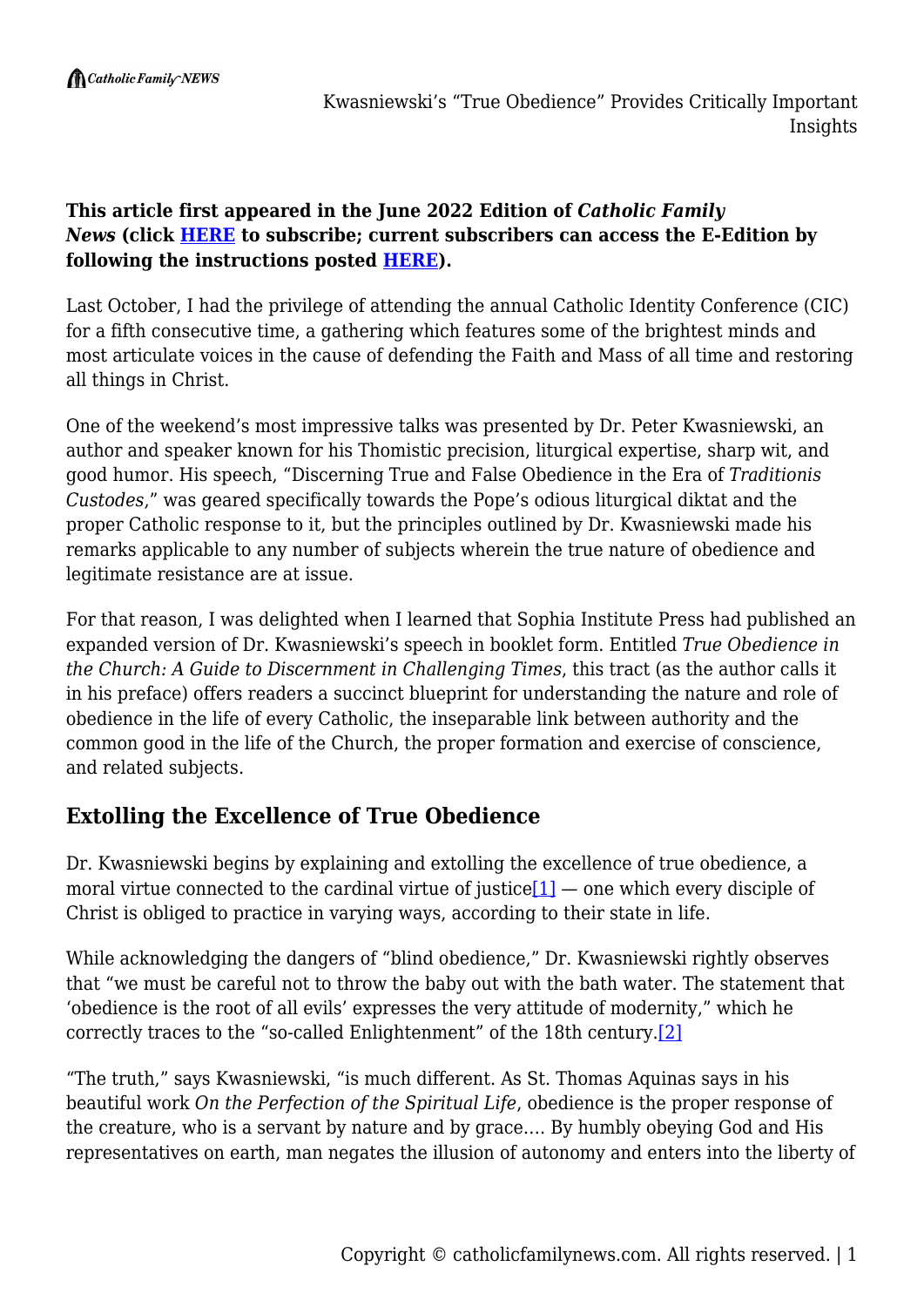the children of God who are led by *His* Spirit of love, not by their own easily mistaken desires."[\[3\]](#page--1-0)

Ultimately, as he sums up after quoting Philippians 2:5-11 (the traditional Epistle for Palm Sunday), "Our Lord Jesus Christ presents to us the royal road of obedience that has always been put forward by the great saints," and he goes on to connect this "royal road" to "the traditional liturgical rites of East and West," noting that "[t]he traditional liturgy exemplifies the virtue of obedience by having the priest obey the rigorous and comprehensive rubrics, giving him no options, no room for spontaneous improvisation, no open-ended flexibility of movement. He humbles himself, takes up the Cross, and follows Christ to Calvary."[\[4\]](#page--1-0)

## **Obedience and Authority**

Throughout the next two sections of his tract, Dr. Kwasniewski lays the foundation for understanding what he calls the "structure and strictures of obedience" and the "hierarchy of authorities". He explains:

"Catholics owe their superiors in the Church free, intelligent, conscientious obedience. What does that mean? For obedience to be able to be given, there are two fundamental conditions that must always be present, either explicitly or implicitly.

First, there is trust. Trust is based on a belief that the superior loves us with Christian charity and wills our good, or at the very least does not seek our injury or destruction. Little children have this trust quite naturally toward their parents, and in most cases it is fully justified by the affection the parents have for the children. This is why obedience, though difficult for fallen human nature, is natural and obvious enough within the family. But we know, sadly, that in an abusive family, where a child sees that a parent is actually harming or seeking to harm him, trust is undermined, and therefore an essential condition for the child's obedience to the parent vanishes.

Second, there is what might be called *rightful subordination*. This means two things. First, it means that the superior himself is obedient to higher authority. The superior must subject himself to God: to divine and natural law. But he should also be respectful of custom and tradition, especially within the Church, where these things have the force of law. Second, it means that the inferior is subject to the superior only in those matters over which the superior has discretion or command, and that the inferior has the capacity to see when the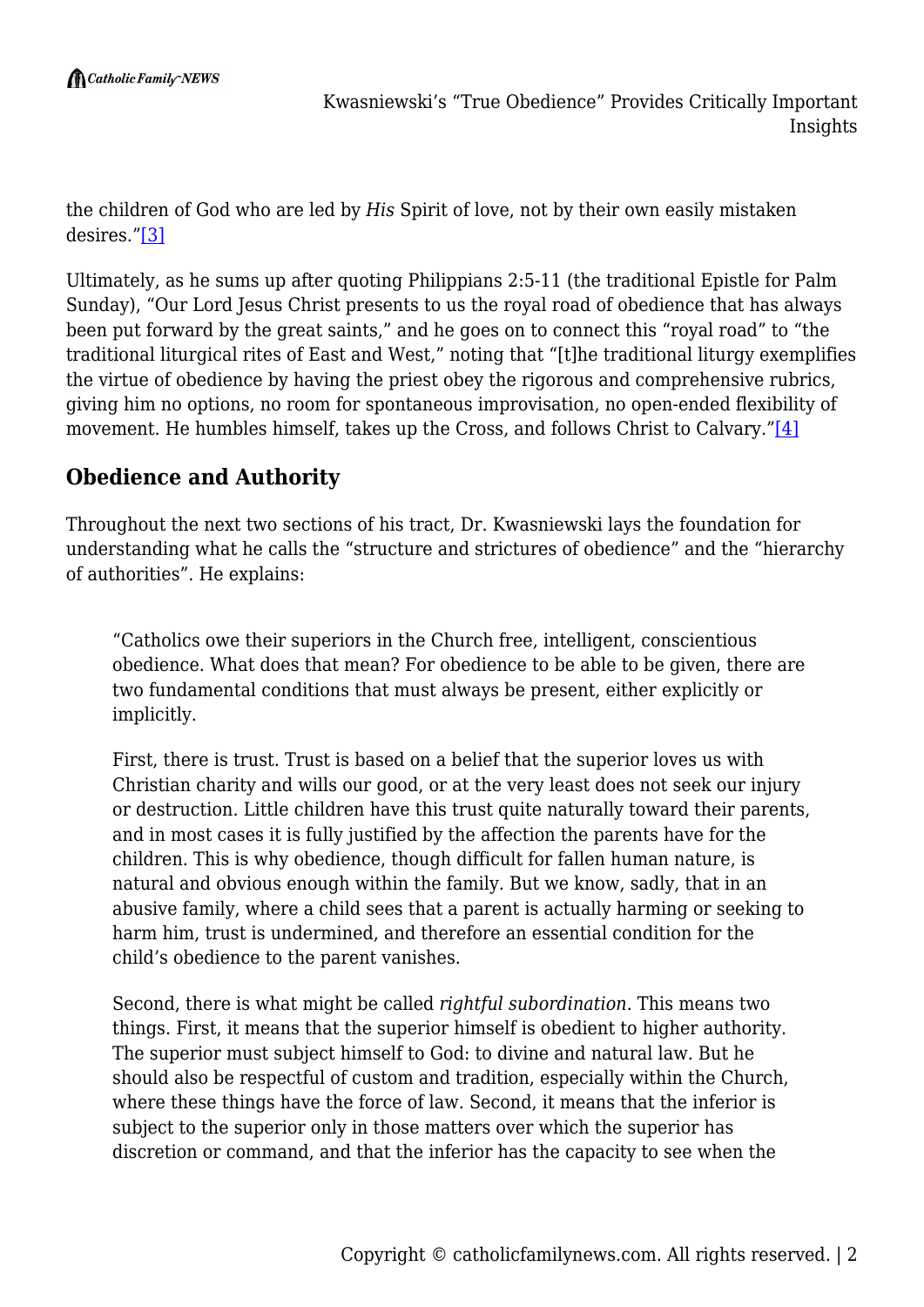$\bigcap$  Catholic Family NEWS

Kwasniewski's "True Obedience" Provides Critically Important Insights

superior is or may be transgressing the boundaries of his own position."[\[5\]](#page--1-0)

Since "God alone" is "supremely and infinitely good," and since He has no superior, it is He alone Who "deserves absolute and unconditional obedience, because He is worthy of all our trust," Dr. Kwasniewski rightly observes. As for human superiors, obedience to them always "has conditions for its existence, levels at which it operates, and limits." $[6]$ 

Regarding those conditions and limits, Kwasniewski turns once again to Aquinas and quotes from a portion of the *Summa Theologiae* wherein the Angelic Doctor addresses the virtue of obedience — specifically, the question: "Are subjects bound to obey their superiors in all things?":

"It is written (Acts 5:29): 'We ought to obey God rather than men.' Now sometimes the things commanded by a superior are against God. Therefore, superiors are not to be obeyed in all things."[\[7\]](#page--1-0)

And further:

"Man is subject to God simply as regards all things, both internal and external, wherefore he is bound to obey Him in all things. On the other hand, inferiors are not subject to their superiors in all things, but only in certain things and in a particular way, in respect of which the superior stands between God and his subjects, whereas in respect of other matters the subject is immediately under God, by Whom he is taught either by the natural or by the written law." $[8]$ 

Here, we see clearly the "rightful subordination" described by Dr. Kwasniewski.

### **Inseparable Link Between Authority and Common Good**

One of the most crucial concepts Dr. Kwasniewski covers in his tract is the inseparable link between authority and the common good, describing the latter as a good which "can be shared simultaneously by many, perfecting them all" (he cites peace and truth as examples).[\[9\]](#page--1-0)

"Now, unlike the private goods of individuals," he goes on, "who are already inclined by nature to seek their own good, the common good does not automatically take care of itself;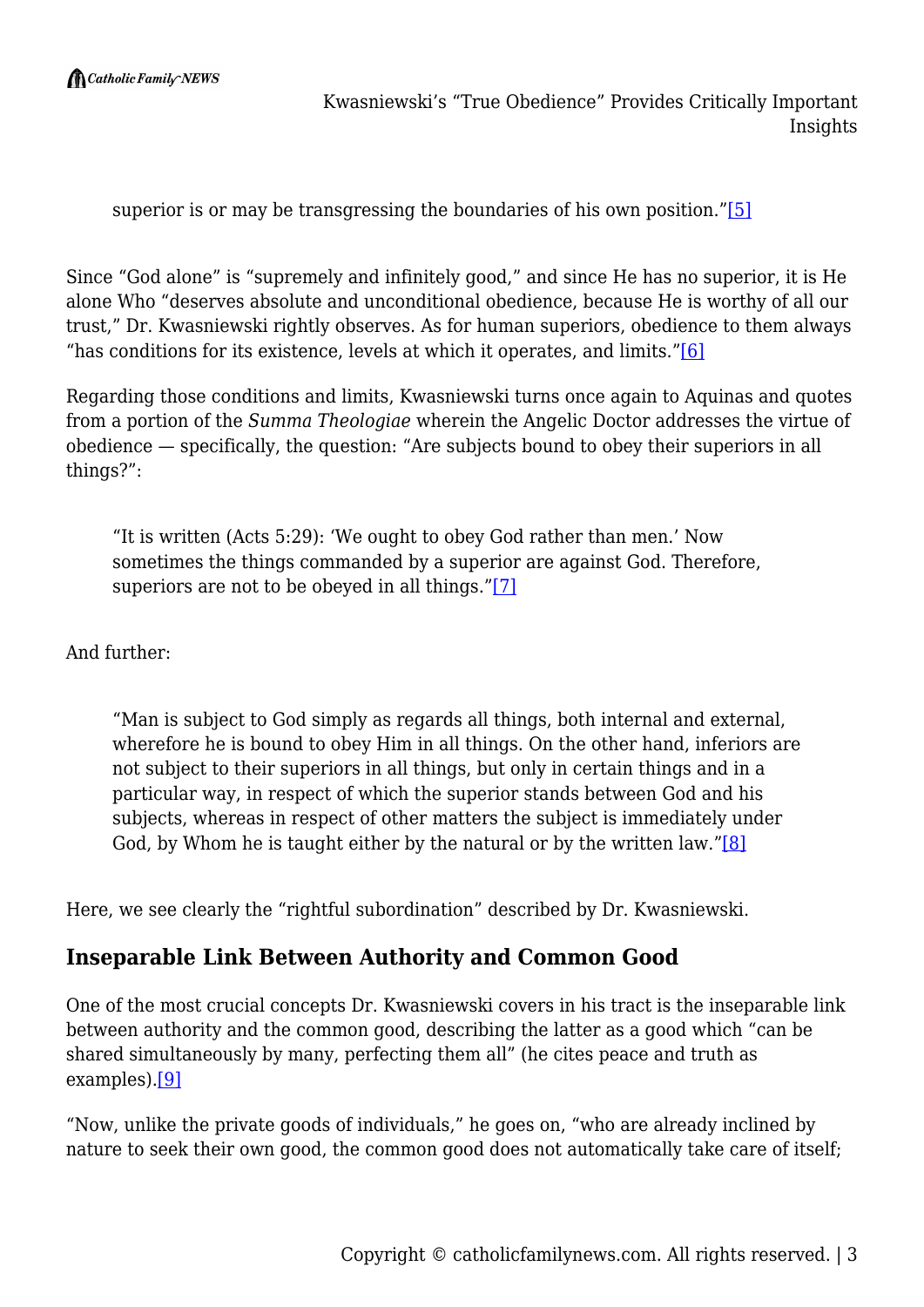it requires someone to care for it, act explicitly on its behalf, and coordinate individuals for its pursuit and its defense. This is the birth of authority: it is born to serve and promote the good of many. … An authority's power to morally bind resides in the common good, so if the authority deploys his office overtly *against* the common good, then that command inherently lacks moral binding power.["\[10\]](#page--1-0)

This well-crafted description harkens back to Our Lord's admonition regarding the exercise of authority in His Kingdom, the Church:

"You know that the princes of the Gentiles lord it over them and they that are the greater, exercise power upon them. It shall not be so among you: but whosoever will be the greater among you, let him be your minister. And he that will be first among you, shall be your servant. Even as the Son of man is not come to be ministered unto, but to minister and to give His life a redemption for many." (Matt. 20:25-28)

Equally important for Catholics is knowing what constitutes *the common good of the Church*, which Dr. Kwasniewski beautifully defines as follows:

"The Church's common good is the divine life of Jesus Christ, her sovereign Head — the superabundant grace of His divinized soul, shared with His members through the illumination of the intellect by revelation and the inflaming of the heart by the supernatural charity of His Heart — and the divinization of souls by the sacramental life and prayer (chiefly the solemn, formal, public worship we call the sacred liturgy). To this common good belongs the treasury of all the goods that God has revealed to us, all the goods Christ has obtained for us by His Most Precious Blood, and all the goods that the Father and the Son together have poured forth upon the Church by the descent of the Holy Spirit not only at the moment of Pentecost but, beginning then, over her entire history until the Second Coming.["\[11\]](#page--1-0)

## **Abuse of Authority: Dealing with a Tyrannical Pope**

With this definition in mind, Dr. Kwasniewski proceeds to focus on "the realm of the liturgy," which he demonstrates is "inherent to the Church's common good," and how Catholics should respond to a "pope who sets himself against the common good"[.\[12\]](#page--1-0)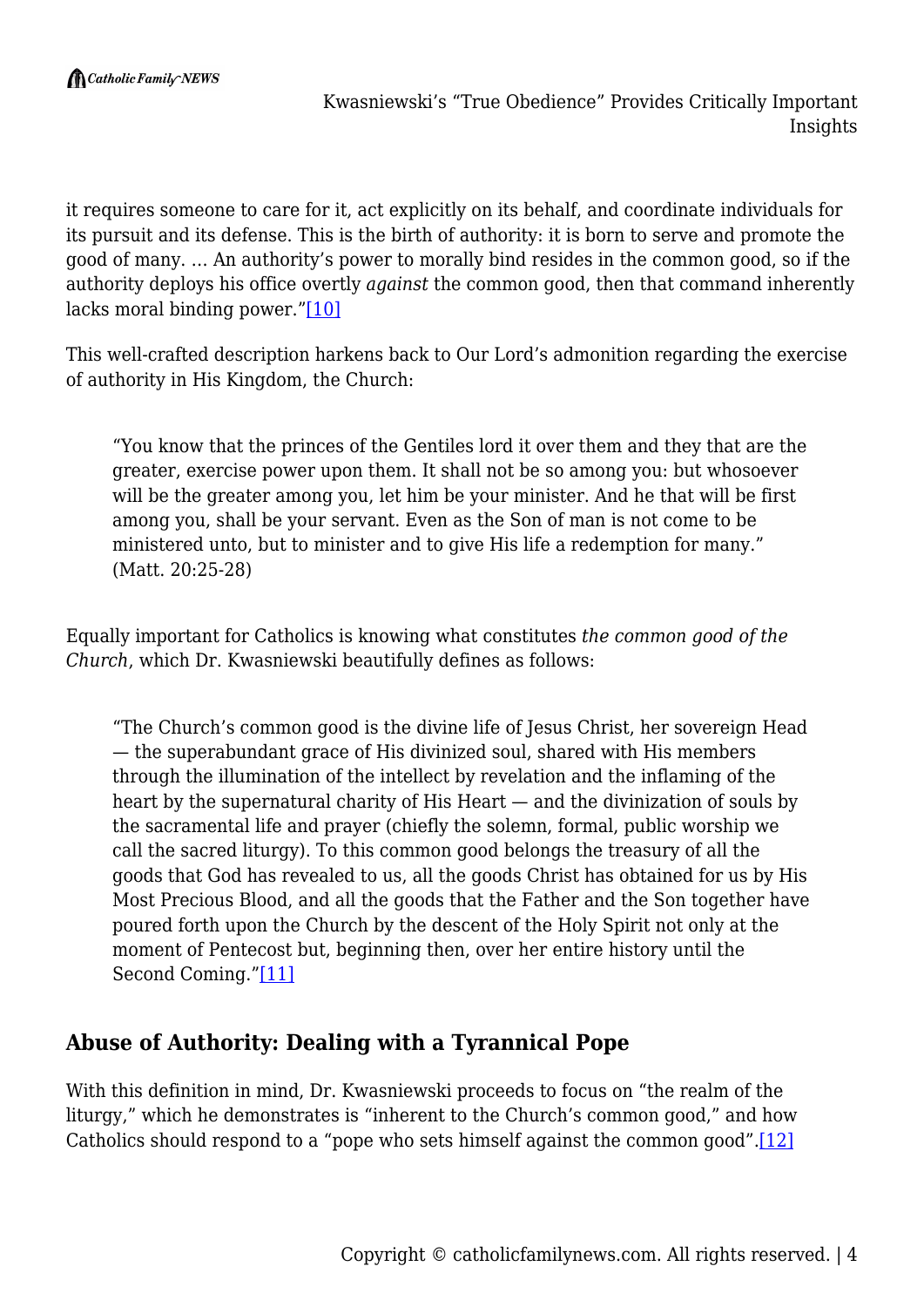"Since the liturgy truly is the 'font and apex of the Christian life,' the home of divine revelation and the primary agent of our transformation in Christ," he says, "it follows that to abolish or prohibit or in any way work against the venerable Roman Rite that was humbly received, gratefully loved, and lavishly praised for century after century of uninterrupted is the most notorious and damaging attack possible or imaginable."[\[13\]](#page--1-0)

And this is precisely what Pope Francis seeks to do via *Traditionis Custodes* — "to abolish … the venerable Roman Rite" in favor of Paul VI's novel and Protestantized rites. As Dr. Kwasniewski emphasizes in an endnote: "The motu proprio *Traditionis Custodes* is manifestly an attack on the patrimony of the Church and on its common good. This means that obedience to *this* pope in regard to *these* matters would be disobedience to Christ and to the papacy as such.["\[14\]](#page--1-0)

What recourse do Catholics have against such an egregious abuse of authority? Dr. Kwasniewski quotes from such sources as the medieval Papal Oath of the *Liber Diurnus Romanorum Pontificum*, the Council of Constance (1414-1418), and the renowned Jesuit Francisco Suarez (1548-1617) to demonstrate "the pope's solemn duty toward the immemorial liturgical practice of the Church.["\[15\]](#page--1-0)

He also invokes "St. Pius V's Apostolic Constitution *Quo Primum*," arguing that it "is not 'just a disciplinary document' that can be readily set aside or contradicted by his successors. Since the liturgy itself concerns matters of faith and morals, *Quo Primum* must be considered a document *de rebus fidei et morum*, and therefore its substantive content is not susceptible to being set aside by a later pontiff…. The pope didn't cause the Mass to become inviolable by publishing Quo Primum, but rather, *Quo Primum* was inviolable because of the Mass.["\[16\]](#page--1-0)

Dr. Kwasniewski then drives home his point with "a syllogism":

"[Major] The Tridentine Profession of Faith recognizes, as essential to Catholicity, adherence to 'received and approved ceremonies of the Catholic Church in the solemn administration of all the sacraments' (i.e., the traditional rites). [Minor] *Quo Primum* recognizes the *Missale Romanum* of 1570 as the traditional rite of the Mass — *that*, and not a mere positive law, is the basis of its perpetual standing. [Conclusion] Therefore, adherence to the liturgy codified and canonized in this *Missale Romanum* is essential to Catholicity in the sphere of the Latin-rite Church: it is what makes one a Roman Catholic. A corollary follows: the rejection of traditional rites as an authoritative criterion, and the embrace of a non-traditional missal, makes one … something else!["\[17\]](#page--1-0)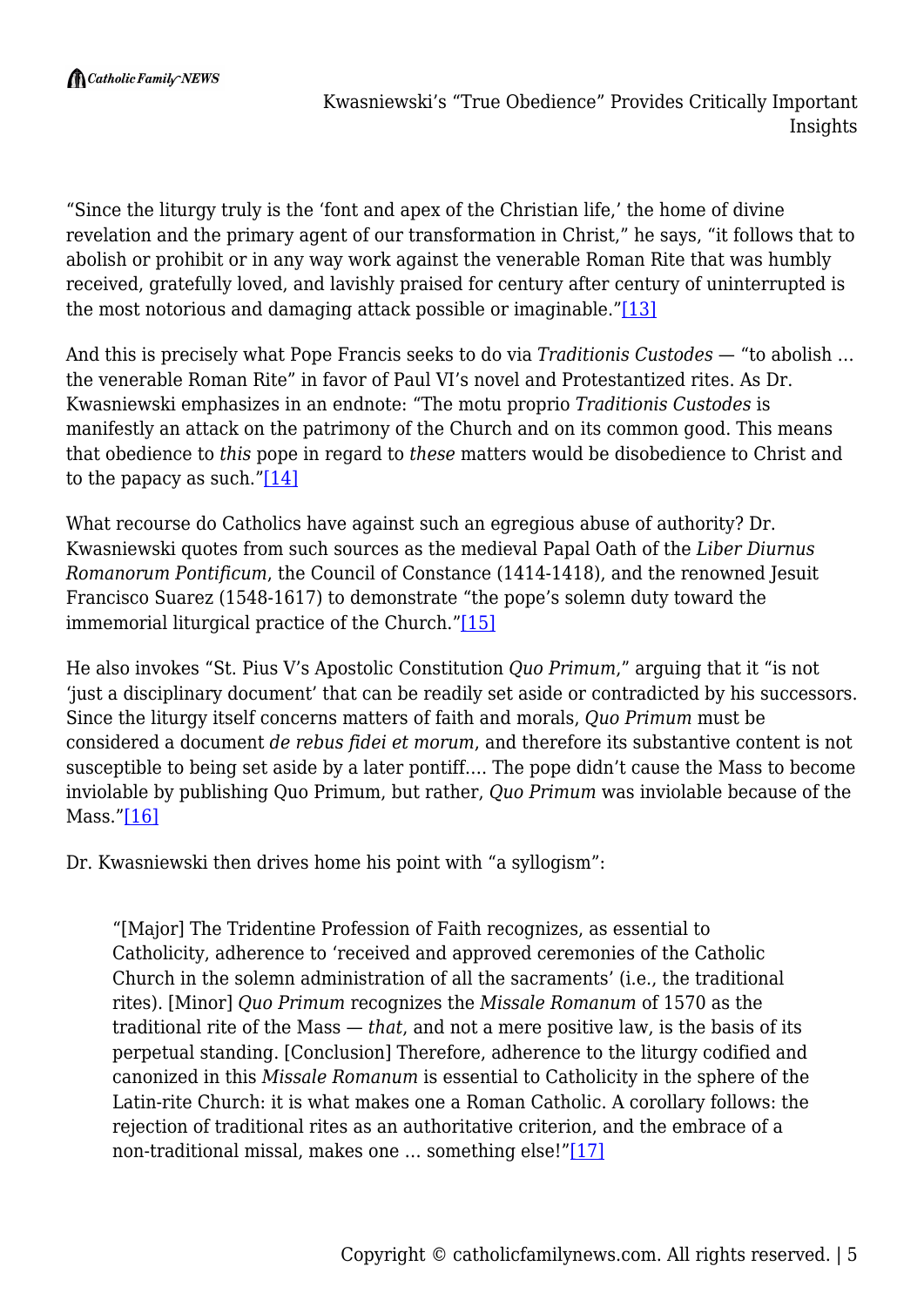## **Legitimate Resistance Grounded in the** *Sensus Fidelium*

The threat of false shepherds  $-$  of wolves in sheep's clothing  $-$  has been a problem in the Church since her founding. Our Lord warned us in his Sermon on the Mount, "Beware of false prophets, who come to you in the clothing of sheep, but inwardly they are ravening wolves" (Matt. 7:15). And St. Paul, just before leaving Ephesus, told the clergy of that city, "I know that after my departure ravening wolves will enter in among you, not sparing the flock. And of your own selves shall arise men speaking perverse things, to draw away disciples after them" (Acts 20:29-30).

Thankfully, Our Lord has not left His sheep defenseless in the face of such threats. Through Baptism, He has infused into our souls the theological virtues (habits) of faith, hope, and charity — and the virtue of faith includes something called the *sensus fidei* ("sense of faith" of individuals) and the *sensus fidelium* ("sense of the faithful" as a whole), the latter sometimes called the *sensus fidei fidelium* ("sense of faith of the faithful").

According to *[Sensus Fidei in the Life of the Church](https://www.vatican.va/roman_curia/congregations/cfaith/cti_documents/rc_cti_20140610_sensus-fidei_en.html)*, a 2014 Vatican document from which Dr. Kwasniewski quotes:

"The *sensus fidei fidelis* confers on the believer the capacity to discern whether or not a teaching or practice is coherent with the true faith by which he or she already lives. …

The *sensus fidei fidelis* also enables individual believers to perceive any disharmony, incoherence, or contradiction between a teaching or practice and the authentic Christian faith by which they live. They react as a music lover does to false notes in the performance of a piece of music. In such cases, believers interiorly resist the teachings or practices concerned and do not accept them or participate in them."[\[18\]](#page--1-0)

Moreover, according to the same document:

"Alerted by their *sensus fidei*, individual believers may deny assent even to the teaching of legitimate pastors if they do not recognize in that teaching the voice of Christ, the Good Shepherd. … For St. Thomas, a believer, even without theological competence, can and even must resist, by virtue of the *sensus fidei*, his or her bishop if the latter preaches heterodoxy. In such a case, the believer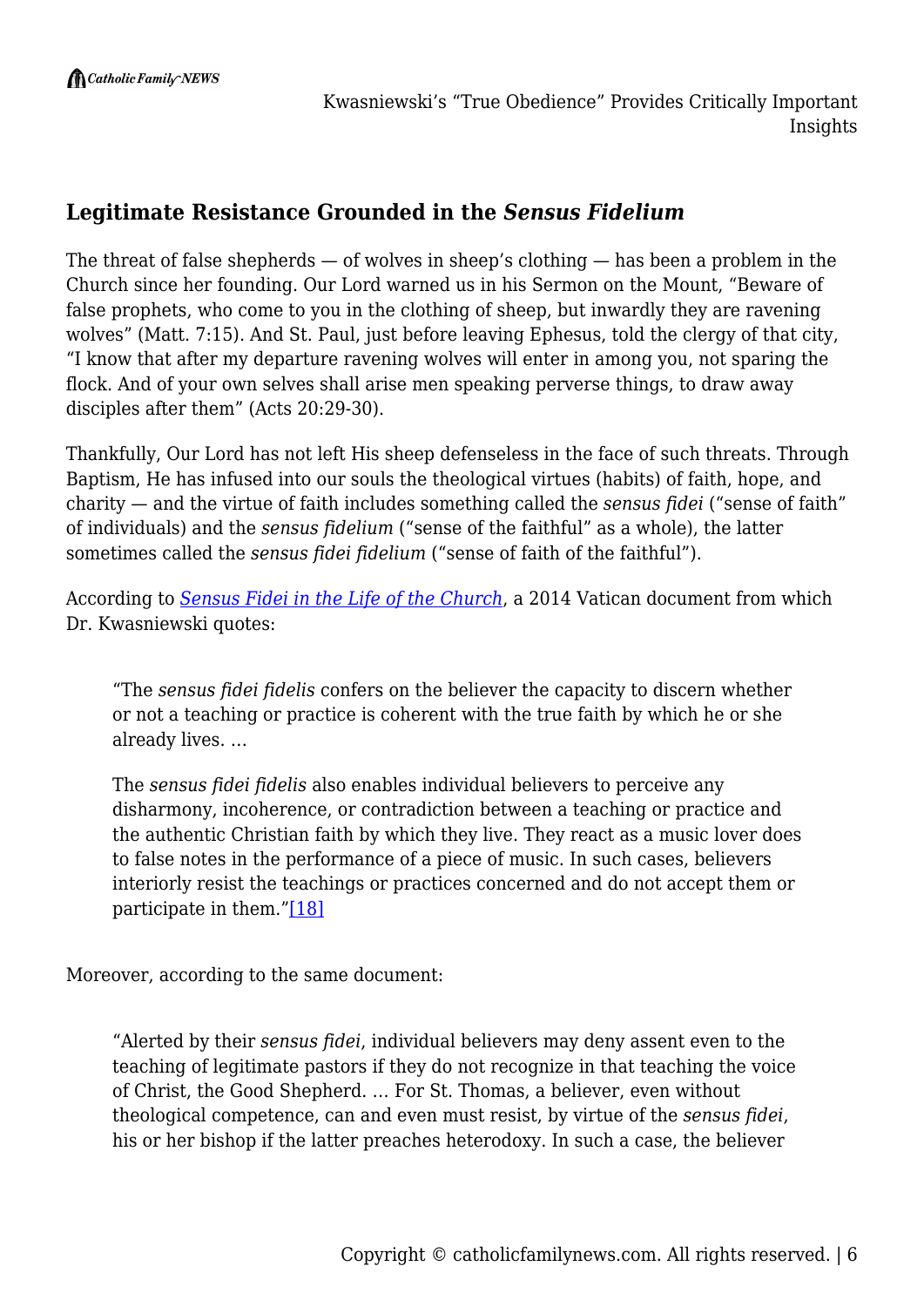does not treat himself or herself as the ultimate criterion of the truth of faith, but rather, faced with materially 'authorized' preaching which he or she finds troubling, without being able to explain exactly why, defers assent and appeals interiorly to the superior authority of the universal Church."[\[19\]](#page--1-0)

Thus, we see that resistance (disobedience) is indeed necessary at times, and that its legitimacy is rooted in the supernatural sense of faith (*sensus fidei*) and the exercise of a properly formed conscience — a responsibility which precludes "blind obedience," as Dr. Kwasniewski explains:

"To do anything good and avoid evil, we must make a judgment about the good to be done or the evil to be avoided; we must engage in practical reasoning about any proposed course of action; we must interiorly will conformity to the truth and reject falsehood. While there are general rules of action and exceptionless norms, only the individual can, at the moment of acting, know and choose what is right to do or not do; this responsibility over oneself cannot be 'outsourced' to someone else who will think and choose for him. …

Today, a true appeal to conscience can and should be made by Catholics who see vital goods being violently taken from them or evils being pressed on them. This is not to be 'progressive'; it is to be *human* and *Christian*. It is to be rightly traditional, knowing and witnessing to the perennial value of what has been loved and venerated before us and was always handed down with unwavering fidelity."[\[20\]](#page--1-0)

For priests who legitimately resist and are unjustly punished as a result, Dr. Kwasniewski reassures them that "as long as the sole reason for disciplinary action is their principled adherence to the traditional rites of the Roman Church, such penalties will be null and void, and their priestly ministry may continue unabated." In a corresponding endnote, he quotes from Archbishop Carlo Maria Viganò's [response to](https://catholicfamilynews.com/blog/2020/09/01/breaking-news-archbishop-vigano-responds-to-questions-posed-by-cfn) *[Catholic Family News](https://catholicfamilynews.com/blog/2020/09/01/breaking-news-archbishop-vigano-responds-to-questions-posed-by-cfn)* (Sept. 1, 2020):

"If you only celebrate the Tridentine Mass and preach sound doctrine without ever mentioning the Council, what can they ever do to you? Throw you out of your churches, perhaps, and then what? No one can ever prevent you from renewing the Holy Sacrifice, even if it is on a makeshift altar in a cellar or an attic, as the refractory priests did during the French Revolution, or as happens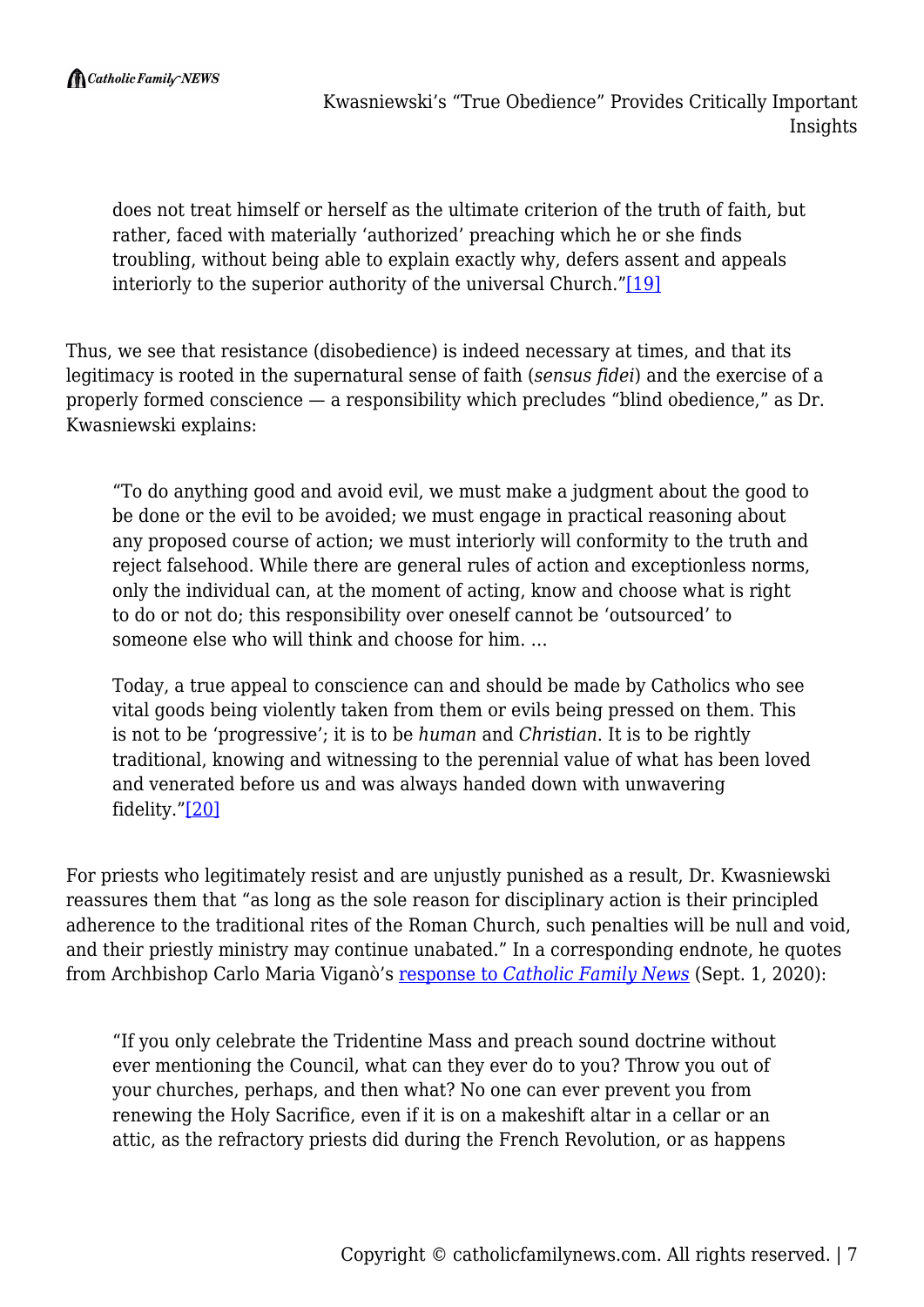still today in China. And if they try to distance you, resist: canon law serves to guarantee the government of the Church in the pursuit of its primary purposes, not to demolish it. Let's stop fearing that the fault of the schism lies with those who denounce it, and not, instead, with those who carry it out: the ones who are schismatics and heretics are those who wound and crucify the Mystical Body of Christ, not those who defend it by denouncing the executioners!"[\[21\]](#page--1-0)

# **Free Copies Available for Priests and Seminarians**

In an effort to circulate Dr. Kwasniewski's tract as widely as possible, especially among the clergy, free copies of *True Obedience in the Church* are available for priests and seminarians who visit **[trueobedience.com](https://trueobedience.com/)** and request a copy. I heartily encourage both clergy and laity to read the tract in full (I have only scratched the surface in this review) and urge their local Catholic brethren to do likewise (the text is brief and very accessible). With Dr. Kwasniewski's tract as a guide, may all of us reflect on our duty to use our God-given intelligence and free will "to the praise and glory of His Name, to our benefit, and that of all His holy Church" (Roman Missal, *Oráte Fratres*).

*For a preview of Dr. Kwasniewski's latest work, [The Road from Hyperpapalism to](http://aroucapress.com/the-road-from-hyperpapalism-set)* [Catholicism](http://aroucapress.com/the-road-from-hyperpapalism-set) *(Arouca Press, 2022), see below:*

**Want more great Catholic content? [SUBSCRIBE](https://www.catholicfamilynews.com/new-subscription) to** *Catholic Family News* **and help support our work! [DONATIONS](https://catholicfamilynews.com/donate/) are also accepted and greatly appreciated. God bless you and thanks for reading!**

[\[1\]](#page--1-0) Cf. St. Thomas Aquinas, *Summa Theologiae* [II-II, q. 104, a. 2](https://www.newadvent.org/summa/3104.htm#article2), ad. 2.

[\[2\]](#page--1-0) Peter A. Kwasniewski, *[True Obedience in the Church](https://www.sophiainstitute.com/products/item/true-obedience-in-the-church)* (Manchester: Sophia Institute Press, 2021), p. 3.

[\[3\]](#page--1-0) *Ibid.*, p. 4.

[\[4\]](#page--1-0) *Ibid.*, pp. 5-6.

[\[5\]](#page--1-0) *Ibid.*, pp. 9-10.

[\[6\]](#page--1-0) *Ibid.*, pp. 10, 14.